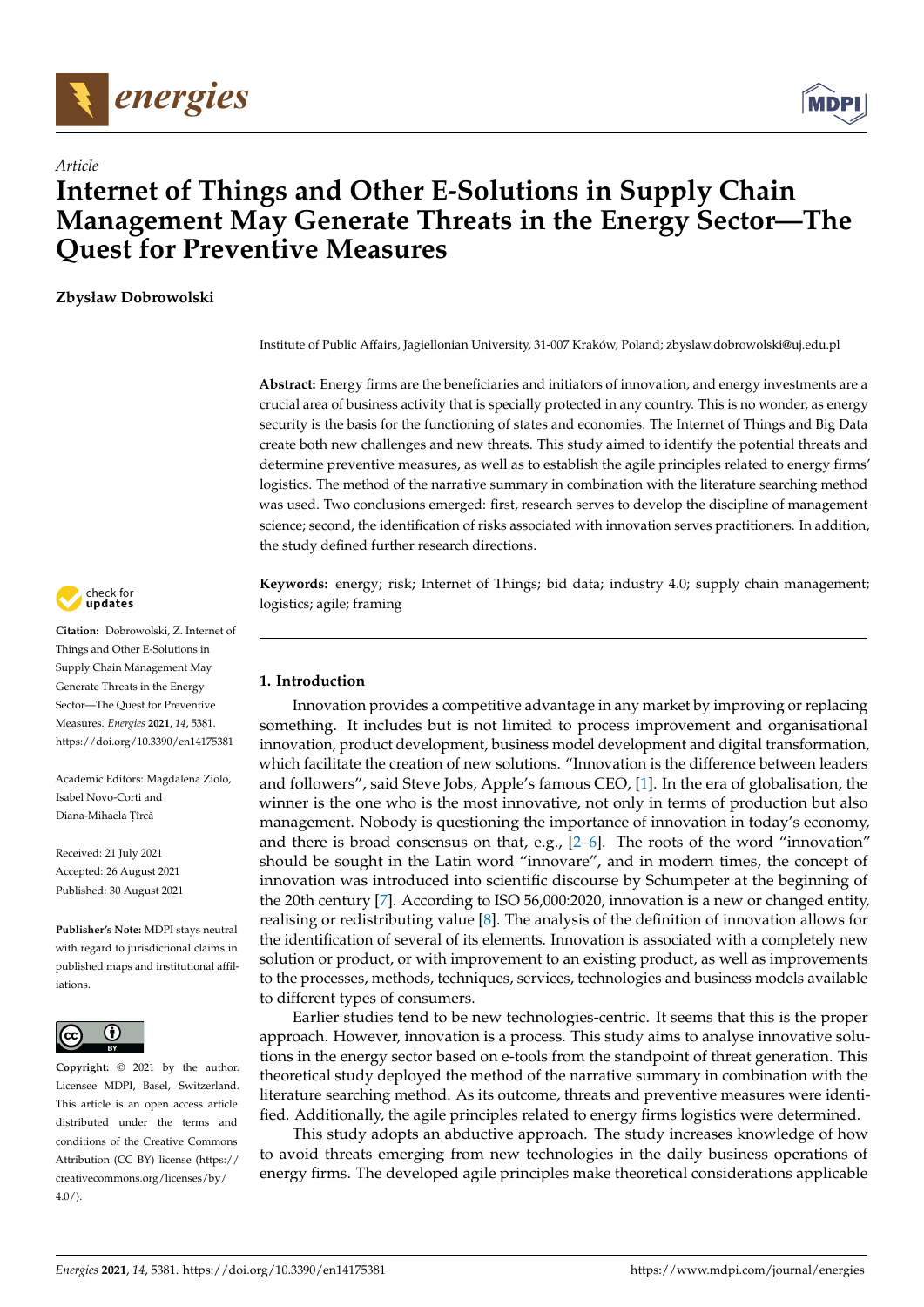in business practice. In particular, they facilitate risk management and have several implications for both scientists and companies.

#### **2. Materials and Methods**

These studies are primarily theoretical and based on a careful analysis of published research results. Nordqvist and Gardner [\[9\]](#page-7-5) recently discussed how literature could provide inspiration and information regarding organisational phenomena. Therefore, the method of the narrative summary in combination with the literature searching method was chosen to determine the challenges of energy firms in today's world and in the future. The significance of the Internet of Things, Big Data, agile principles and framing on energy companies' operations was determined by studying 104 papers, sorted after analysis of 290 papers obtained from Google Scholar. Using the abductive approach  $[10,11]$  $[10,11]$ , the study aimed to analyse the published research results in order to determine the directions of development of energy companies and the related risks. In particular, the study focused on identifying the threats accompanying energy firms' operations.

## **3. Results and Discussion**

### *3.1. Innovation in Energy Sector Logistics towards Agile Logistics*

Easy access to information, concise and precise instructions, and time are crucial competitive advantages in today's energy consumer sector. Time is defined as the frequency of introducing new or significantly modified versions of the product [\[12\]](#page-7-8), as well as getting to know the offer, service instructions and customer handling. From the logistics perspective, innovation is not limited to faster IT solutions. As in other areas of business operations, it includes cognitive processes and thus management, and is demonstrated in the following:

- Continuous improvement of teamwork and processes focusing on innovation and quality;
- Constant focus on social capital based on trust and seeking new or modified ways to better implement logistical tasks and improve job performance, including integrity, reliability and accountability to customers. This shows that the most critical drivers of innovation that mobilise energy firms to create new value in logistics include human resources and organisational culture, by which is meant the set of shared values.

Witkowski aptly underlines two crucial innovations in logistics which have changed traditional business. Firstly, there are containers, which significantly modified the flow of materials, and there is RFID technology, contributing to the transparency of the supply chain. Other critical success factors are presented below (Figure [1\)](#page-1-0) [\[12\]](#page-7-8).

<span id="page-1-0"></span>

**Figure 1.** Critical success factors in logistics. **Figure 1.** Critical success factors in logistics.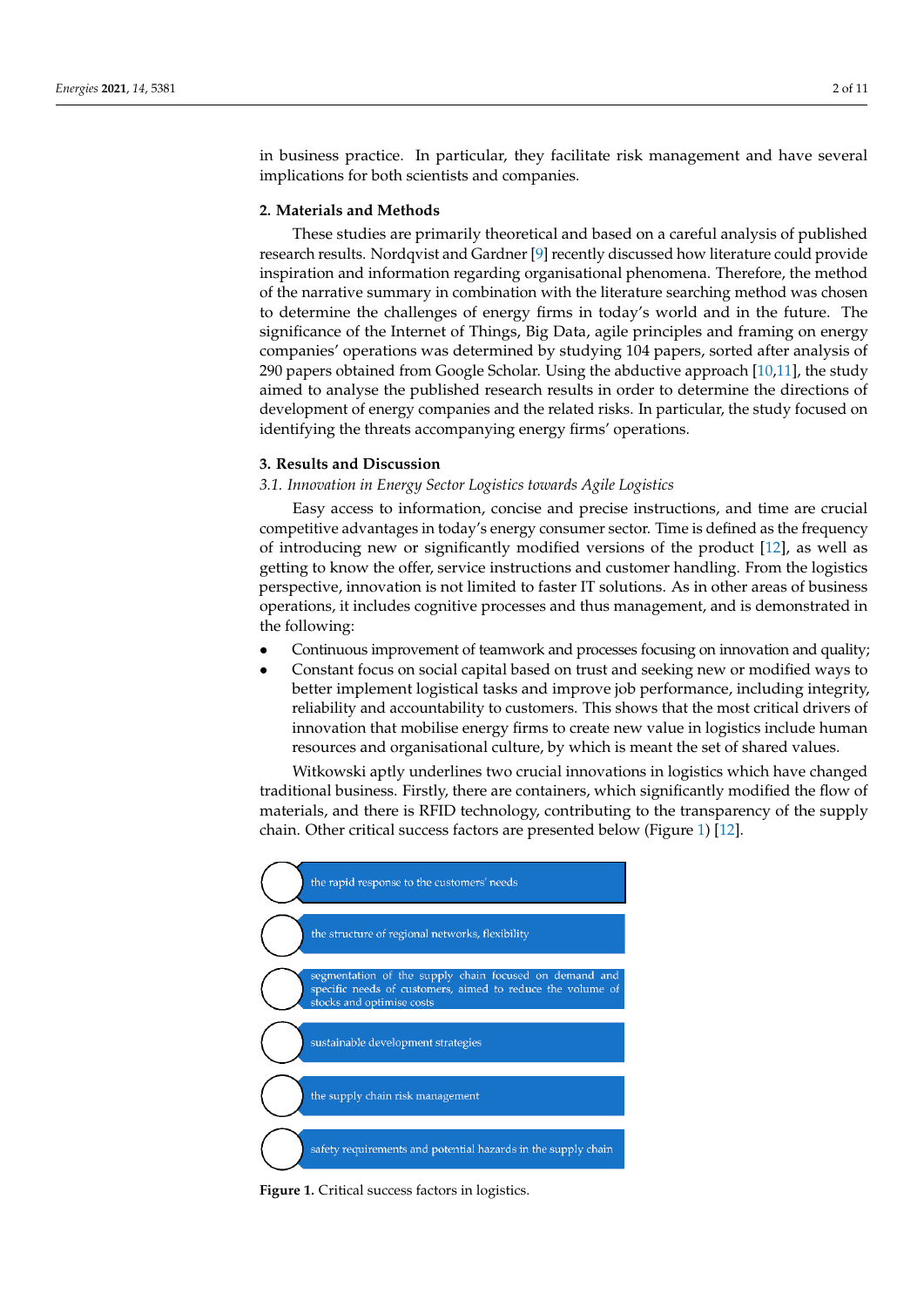The above-mentioned factors and trends should be considered in innovative logistic solutions. They allow logistics operators to meet the consumers' expectations in a turbulent and less predictable market, a market that becomes very competitive in the era of globalisation. Moreover, the above considerations direct attention to the agile concept discussed in the literature [\[13–](#page-8-0)[27\]](#page-8-1). Based on the literature review, one may generalise that the agile concept reduces formal requirements for processes and leads to flexibility manifested in the ability to respond to signals from the organisation's environment quickly. This concept seems to be particularly crucial for energy firms, where technological progress and the speed of change, and at the same time, the need to ensure the security of energy supply, determine the competitive advantage. The agility issues related to the energy sector are presented in several studies, e.g., [\[28–](#page-8-2)[33\]](#page-8-3). However, no universal agile principles have yet been developed for companies in the energy sector, private or public. Considering the agile manifesto principles, results of previously published studies and the Dobrowolski agile audit concept [\[13](#page-8-0)[–35\]](#page-8-4), one may formulate the following agile principles related to energy firms (Table [1\)](#page-2-0).

**Table 1.** Agile principles in energy companies.

<span id="page-2-0"></span>

| No. | Principle                                                                                                                                                                                                                              |
|-----|----------------------------------------------------------------------------------------------------------------------------------------------------------------------------------------------------------------------------------------|
| 1.  | Customer satisfaction is the firm's highest priority. The firm achieves this goal through timely and continuous delivery<br>of the products valuable to the customer and early identification of any threats in the firm's operations. |
| 2.  | A firm is open to a turbulent environment. It manifests in even the late development of a product. Agile processes<br>harness change for the best fulfilment of the customer's expectations.                                           |
| 3.  | Deliver innovative products frequently, with a shorter timescale preference.                                                                                                                                                           |
| 4.  | Managers and staff must work together daily throughout the creation, development and delivery of innovative<br>products to the customer.                                                                                               |
| 5.  | The projects require motivated individuals. Managers support the needs of their staff and trust them that the job will<br>be done.                                                                                                     |
| 6.  | The best method (through the prism of efficiency and effectiveness) of conveying information to a team is<br>face-to-face conversation.                                                                                                |
| 7.  | The innovative product is the primary measure of progress.                                                                                                                                                                             |
| 8.  | The agile processes promote sustainable development. Energy firms should eliminate waste of assets, including energy<br>and materials, and remove any barriers for the disabled.                                                       |
| 9.  | Continuous improvement of technical excellence and design enhances agility.                                                                                                                                                            |
| 10. | Simplicity is essential. This means that the firm should continuously develop and improve products to meet the<br>stakeholder's needs betters.                                                                                         |

The defined agile principles are important in supply chain management, which is understood as a process that refers to suppliers, distributors and other clients and their cooperation to maintain the efficient flow of information, monetary funds, and materials to meet the stakeholders' requirements [\[36,](#page-8-5)[37\]](#page-8-6). Sharma et al. [\[38\]](#page-8-7) aptly note that supply chains and their various stages have faced various internal and external challenges. These challenges may result from changes in societies [\[39](#page-8-8)[–42\]](#page-8-9), technological disruptions [\[43\]](#page-9-0), the effects of globalisation [\[44\]](#page-9-1) and changes in customer demand [\[45](#page-9-2)[,46\]](#page-9-3). One may add the additional challenges resulting from political instability and the threat of pandemics. COVID-19 has revealed that localisation of production in one or two countries, driven by the desire to increase profits by taking advantage of low labour costs, is not good practice. To a greater or lesser extent, there were periodic disruptions in the supply of rubber gloves or protective masks in all Western countries. Such a situation confirmed the correctness of theses put forward by researchers several years earlier. Azevado et al., Centobelli et al. and Lotfi and Saghiri [\[45](#page-9-2)[,47](#page-9-4)[,48\]](#page-9-5) argued that these challenges make supply chains and their various stages inefficient, volatile, vulnerable and turbulent. Therefore, the agile approach is necessary to mitigate the risk of weak logistics.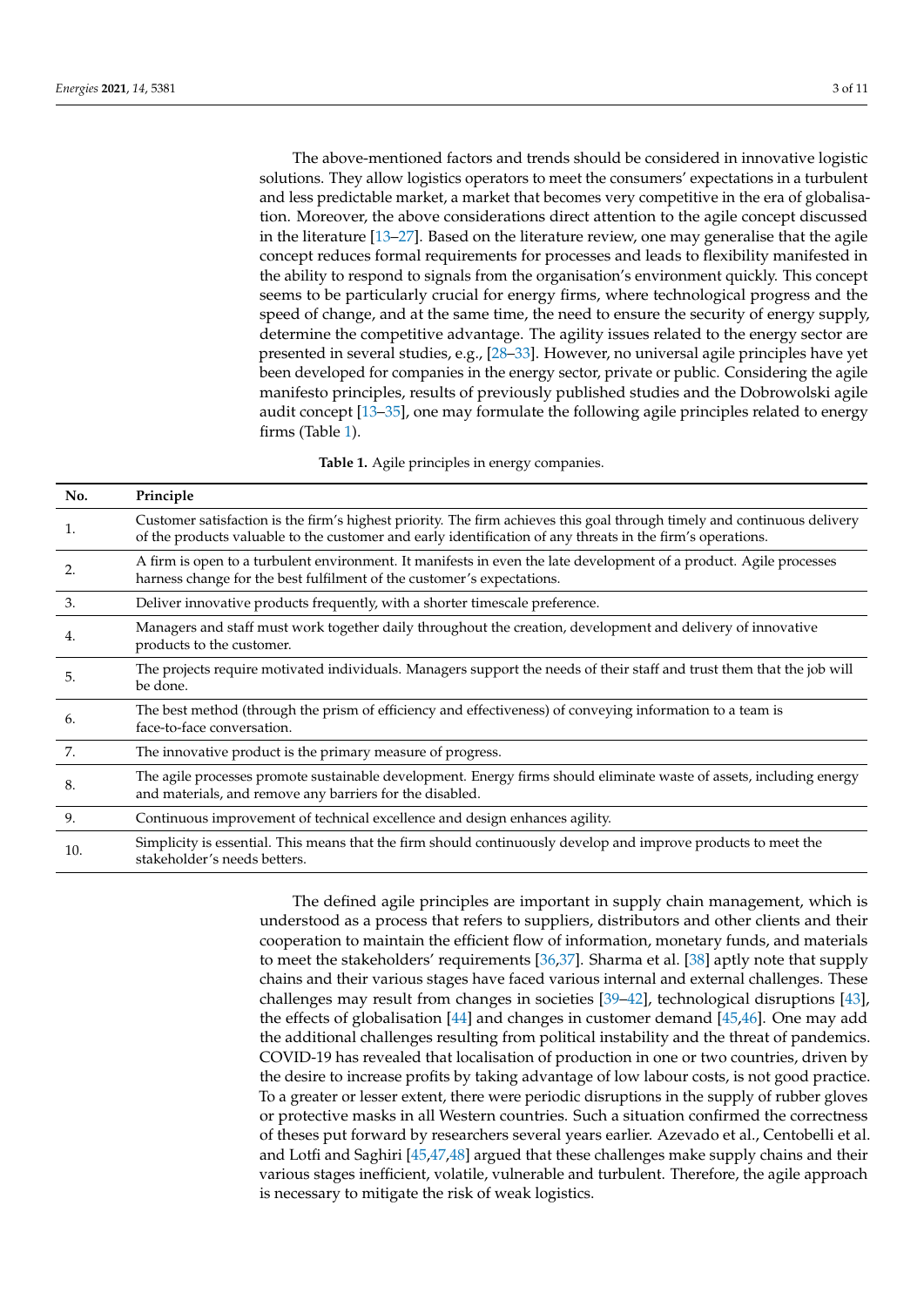#### *3.2. The Internet of Things and Its Consequences*

Internet of Things became a popular topic of Industry 4.0. Many publications regarding these topics focus on large-, small- and medium-sized firms. Ashton introduced the term Internet of Things in 1999. It refers to a system in which the material world communicates with computers using sensors [\[12,](#page-7-8)[49–](#page-9-6)[58\]](#page-9-7). Several years later, the number of devices connected to the network exceeded the number of people around the world. This moment, according to Cisco, is the actual birth of the "Internet of Things", referred to more often as the "Internet of Everything". A system consists of people and objects, as well as processes, animals and data, including atmospheric phenomena—all elements that can be used as variables [\[12\]](#page-7-8).

The Internet of Things has three distinguishing features. These are context, omnipresence and optimisation. The Internet of Things creates the possibility of an advanced interaction between an object and its environment and enables immediate response to change. The feature of context manifests itself in providing location, atmospheric conditions and other information necessary for an object. Omnipresence illustrates that connected objects are not only human users of the network. Objects will communicate with each other without human interference. Optimisation is the expression of the functionality of any object [\[12\]](#page-7-8). Tun et al. [\[57\]](#page-9-8) argue that the Internet of Things can be used in healthcare systems globally. It may improve the quality of life of elderly populations while reducing costs on healthcare systems. However, one should point out the threat posed by the unauthorised usage of this technology and the possibility of tracking people without their permission. The "Big Brother" case is not fictitious. Quite recently, the media circulated information about the illegal tapping of private conversations of the President of France with the use of spyware [\[58\]](#page-9-7). Therefore, it is already necessary to consider preventive measures.

The Internet has undoubtedly influenced the procurement process [\[59\]](#page-9-9). It facilitates this process and, above all, increases the range of bidders. A similar situation occurs with the sale of public real estate, including real estate owned by public energy companies. The Internet also increases access to information. Unfortunately, the author's observations—the author has worked with public auditors for nearly 30 years—show that Internet usage did not increase the reliability of public procurement and the sale of public property. There is a need to introduce verification mechanisms for data entered into electronic information systems.

The scale of IT inference in ordinary activity is presented in the following list [\[12\]](#page-7-8):

- The (intelligent) environment is one in which the Internet of Things favours the creation of an environment that facilitates economic development and the functioning of societies;
- (Smart) resource management covers a wide range of issues related to sustainably managing resources. It means using water resources in such a way as not to cause water shortages, to provide retention and protection against floods, and at the same time to use water resources for hydropower.
- (Smart) administration is the use of the Internet of Things in specific areas of social activity.
- (Smart) production and intelligent industry include solutions in specific sectors of the economy. For example, the Internet of Things can be used in agriculture (e.g., temperature control and irrigation to prevent drought), breeding (e.g., monitoring living conditions to protect against predation). It may also be used in production lines and during quality inspections or analyses of the rotation of products placed on store shelves or in warehouses.
- (Smart) transport supports economic development. It reduces costs and air pollution through optimisation of routes, transportation of materials and analyses of the transport conditions or storage conditions (e.g., flammable materials).
- (Smart) energy includes solutions enabling the management of energy utilities and reductions in energy consumption, including through the elimination of energy waste.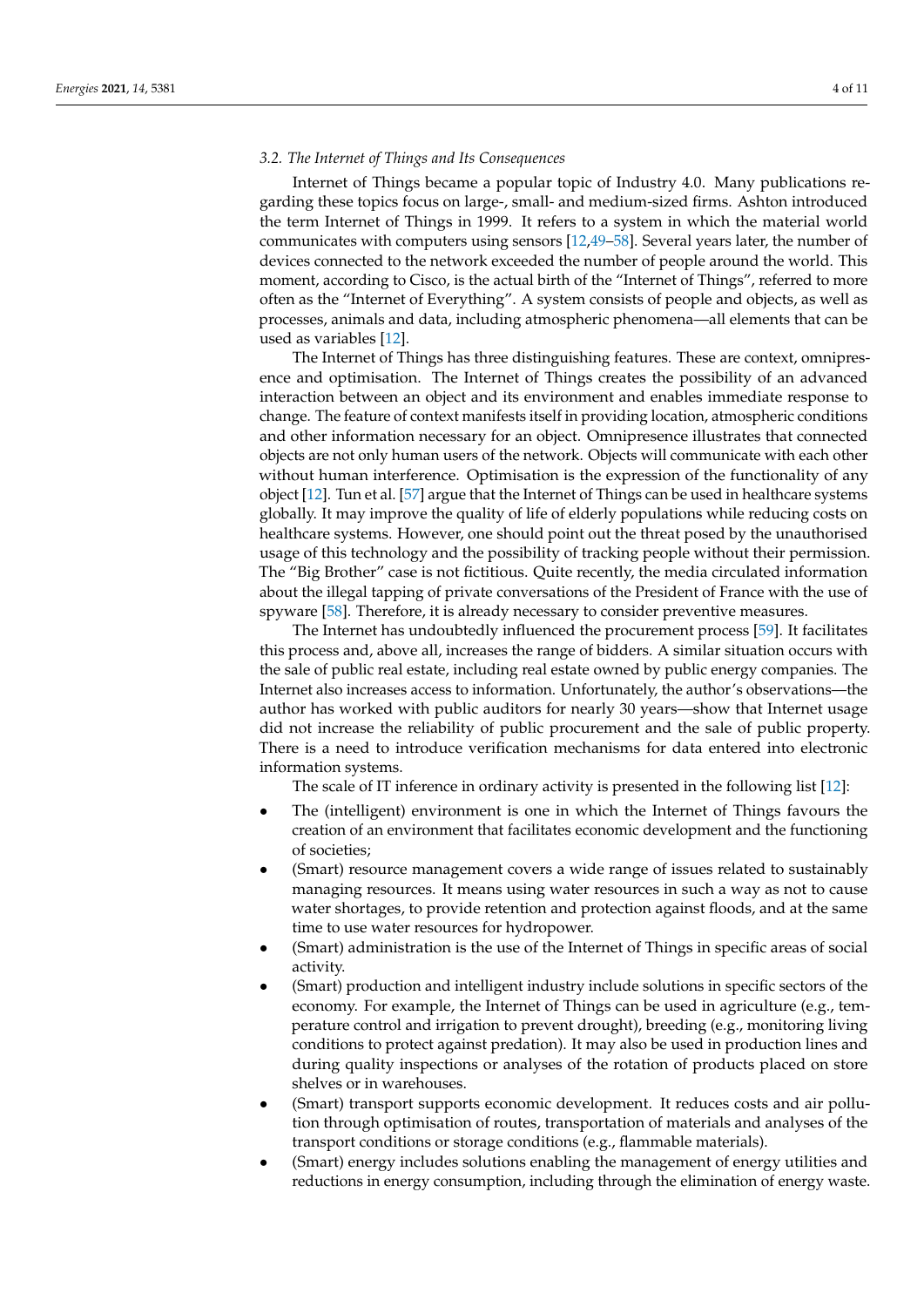• (Smart) cities can use Internet Things to improve and make safer the organisation of pedestrians and eliminate traffic jams, analyse and reduce noise, provide lighting intensity depending on weather conditions, improve waste management (e.g., determining the filling level of containers) and assist in the identification of natural threats (e.g., a coming earthquake), amongst other things.

The Internet of Things is also analysed through the prism of energy issues. Sadeeq et al. and Elsisi et al. [\[60](#page-9-10)[,61\]](#page-9-11) point out that the Internet of Things may be used in management methods to reduce energy consumption. It enables real-time information processing. To reduce energy consumption, the Internet of Things may help in steering heating ventilation and air conditioning and enable the incorporation of SMART energy hubs and smart energy devices.

In energy storage, intelligent power banks will become the critical element of modern inventory management. The Internet of Things optimises the carriage of goods. It can help predict failure and automatically implement alternative solutions to improve the supply chain. Having a tracking system makes risk management easier; the carriage of goods becomes faster, more precise, predictable, and safe. According to the analysis conducted in 2014 by Forrester Consulting on behalf of Zebra Technologies [\[12](#page-7-8)[,62\]](#page-9-12):

- Almost 90% of companies from the logistics and transport sector have already implemented or will implement IT soon;
- More than half of the people expect that the Internet Things will improve the supply chains;
- 40% of the respondents believe that the IT will help companies increase their level of safety and cost-effectiveness;
- The Internet of Things is based on critical technologies in its implementation, such as Wi-Fi connectivity, security sensors, NFC communications (near-field communications);
- Almost 40% of the respondents believed that IT solutions pose a risk for the privacy and security of information, and they identified it as the biggest obstacle to the implementation of IT solutions;
- 38% of the respondents pointed out the high complexity of IT solutions and the high implementation risk.

The Internet of Things poses a number of risks. Firstly, many users, widely dispersed, makes the Internet vulnerable to damage, including by the deliberate infection of the network with viruses. Secondly, there is the danger of Internet theft or fraud. Thirdly, cyberattacks on the energy industry connected to the information network can cause breakdowns and interruptions in energy supplies, with consequences for the industry and consumers. Damage to energy devices connected to the Internet may also result from natural disasters, including solar activity. That is to say, the energy-using grid is sensitive to fluctuations in energy supply and transmission. The traditional Internet of Things is generally based on centralised architectures vulnerable to a single point of failure and cyber-attack. Blockchain technology is recommended because of decentralisation [\[51\]](#page-9-13) and seems to provide resistance to cyber-attacks. This is because the transactions recorded on the blockchain are irreversible, and any attempt to change one block changes the entire blockchain that follows it. In introducing an unauthorised transaction, the blockchain nodes in the verification process will discover the inconsistency of the copy with the network records, refusing to include it in the blockchain. The blockchain can be used to distribute and produce energy—the transfer of settling energy transport, energy meters, energy producers (e.g., people selling energy from photovoltaic cells), and the issuing of energy certificates. It can be concluded that the Internet of Things increases risk and uncertainty. It, in turn, gives rise to the need to identify weak signals in the management of energy companies.

Energy firms in the era of the Internet of Things should use foresight, understood as a process that looks into the future but which takes the present into account [\[63–](#page-9-14)[67\]](#page-9-15), as well as the bridge linking past, current and future experiences [\[65,](#page-9-16)[68,](#page-9-17)[69\]](#page-9-18). Foresight includes identifying weak signals, in other words, early warnings of something that is on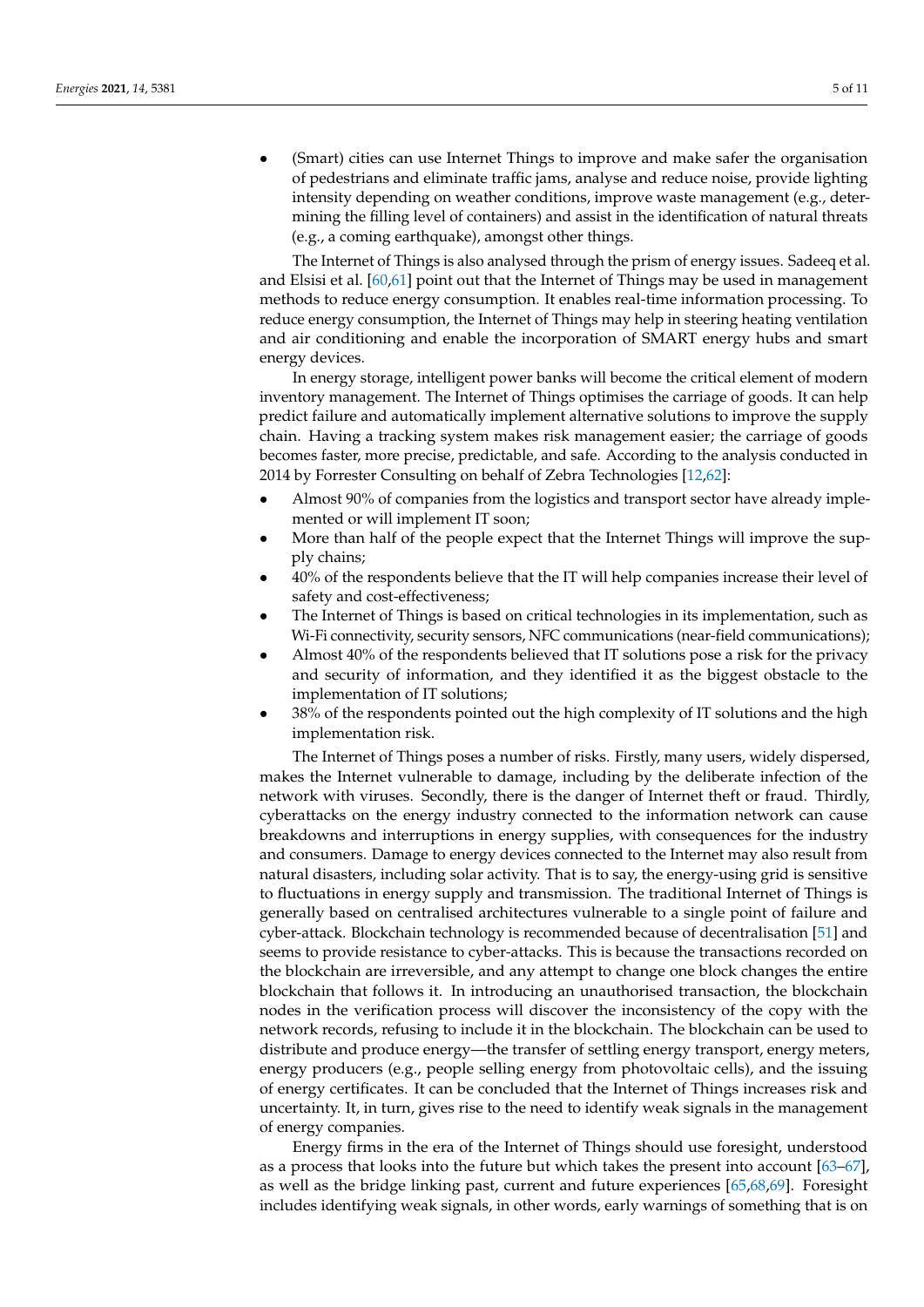the horizon [\[70–](#page-9-19)[75\]](#page-10-0). Ansoff understood weak signals as warnings too incomplete to enable the accurate estimation of the impact of whatever is signalled and the determination of a complete response [\[69\]](#page-9-18). After the occurrence, these events affect energy firms and their clients as well as their environment in an unpredictable manner [\[76\]](#page-10-1). One may compare weak signals to the concept of "red flags". However, red flags depend on an analysis of experience. Meanwhile, weak signals involve situations that may never happen in an organisation [\[69\]](#page-9-18).

The literature presents methods for identifying weak signals. Two types of horizon scanning enable analysing potential challenges and likely future developments for a company or an area [\[77\]](#page-10-2). Exploratory scanning is searching by keywords, broad scanning. In issue-centred scanning, the researcher should analyse literature reviews and additional sources related to the concrete issue. Researchers and practitioners may use modelling for weak signal identification. Models may aid future analysis and interpretation of similar signals. Experts' opinions, heuristic methods and software can all help in the identification of weak signals. For example, Yoon [\[78\]](#page-10-3) has used web mining, which involves an intellectual web content analysis.

#### *3.3. Big Data and Industry 5.0*

The term "Big Data" occurred in the 1990s and was popularised by Mashey [\[79\]](#page-10-4), among others. Big Data refers to data sets with a massive amount of information (exceeding many zettabytes of data) and which require other utilities than commonly used software to gather, store, and process data within a short time  $[80,81]$  $[80,81]$ . Big Data allows one to efficiently manage and use the constantly growing database [\[12,](#page-7-8)[79](#page-10-4)[–94\]](#page-10-7). For example, online stores can analyse with almost total accuracy what was sold and how promotions and special offers influenced sales; using Big Data, they can predict what a customer might like to buy next [\[94\]](#page-10-7). Based on research carried out in the United States, the Middle East, Europe, Asia and Australia, Raman et al. [\[85\]](#page-10-8) formulated a generalisation about how Big Data affects the supply chain industry. It enables operational excellence, reduces costs, increases customer satisfaction, and reduces the communication gap between demand and supply chain management.

According to Forrester's definition, Big Data consists of four dimensions (4V) [\[12\]](#page-7-8):

- Volume (amount of data), which refers to datasets.
- Variety of data: Big Data is formed from various sources, including transactional systems and social networking sites. These data are very unstructured, and they change quickly.
- Velocity (the speed of generation of new data and analysis): Data analysis is carried out on Big Data in near real time, enabling the fast formation of conclusions from the constantly incoming and changing data.
- Value (value data): The need to obtain the most important data for users from the data reservoir.

The DHL is an example of a firm that uses Big Data technologies in logistics. This firm implemented the solution named "Resilience360", which is used in supply chain risk management. The company is able to inform customers about potential obstacles to their respective supply chains. Another model, "DHL Geovista", enables detailed analysis of very complex geographic data to be obtained. Such a solution allows the logistics service providers to anticipate the activities of their clients for example, sales figures for small- and medium-sized firms [\[12\]](#page-7-8). Usage of Big Data enables market forecasts and the preparation of products and services to meet the expectations of customers by anticipating their behaviour.

The Internet of Things and Big Data influence the conception of Industry 4.0, or even 5.0, where autonomous technology supports the manufacture of intelligent (smart) products. By this, more is meant than 3D printers or autonomous vehicles. The term "Industry 5.0" refers to the fifth upcoming e-revolution, in which the energy sector, through energy delivery, will play a crucial role. A feature of the 5.0 era will be deepening autonomy and more precise analysis of customers' needs, which will pose a threat to their privacy.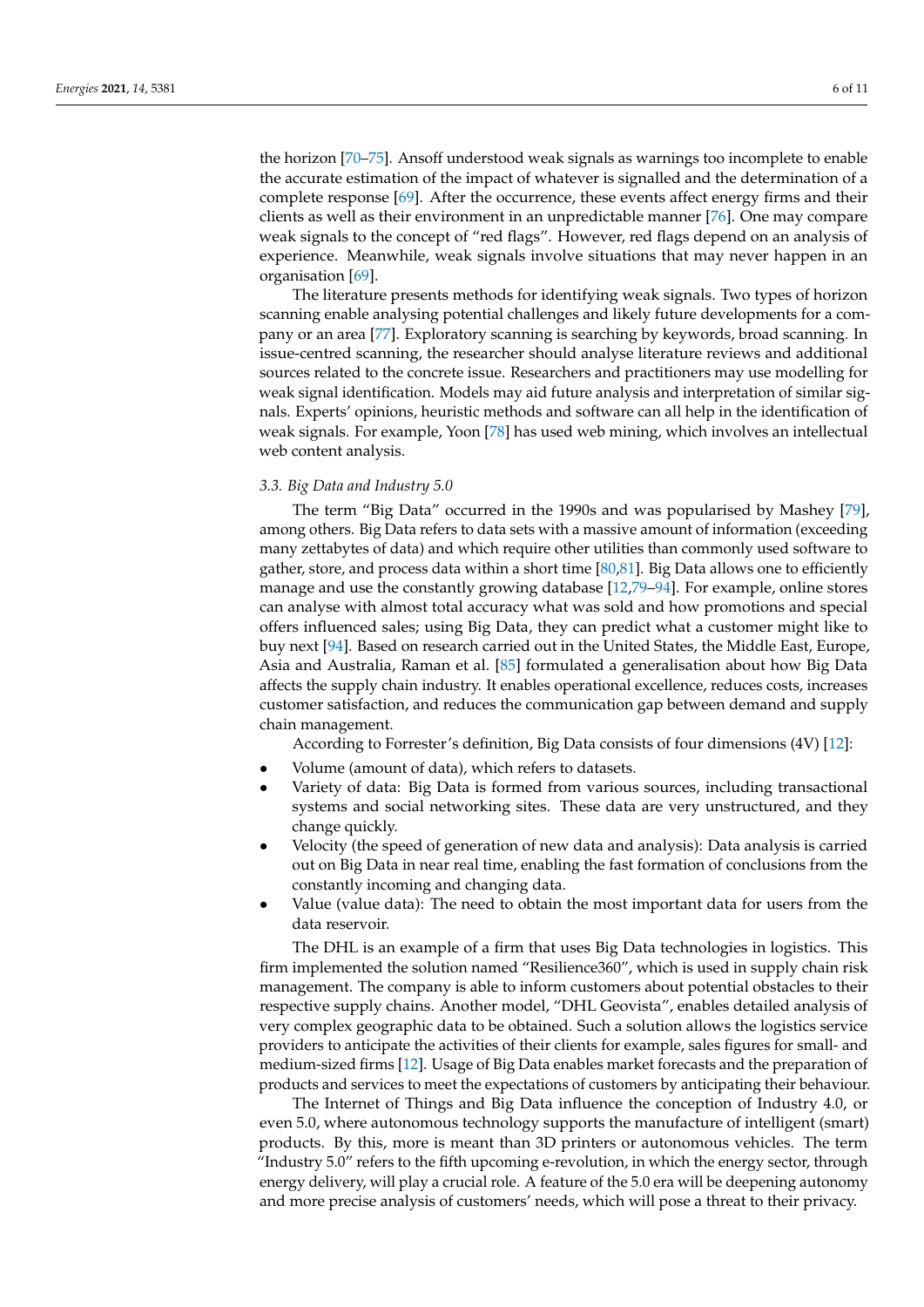Critiques of the Big Data paradigm, made several years ago but which retain their validity, are of two kinds: there are those which consider the consequences of Big Data usage and those that question how it is currently collected, interpreted and used [\[94\]](#page-10-7). For example, one may point out the problem with analysing data from social media, sometimes called "dark data", because the ordinary users of social media are not aware of patterns that are invisible to them. It includes the interpretive flexibility of words and images, which are changing over time. Indeed, it is possible to influence public opinion through social media and create a specific, not necessarily positive, image of the company and its products. An example of this is information disseminated in electronic media about the likely adverse impact of wind farms on the inhabitants of surrounding towns. Moreover, even as firms invest massive sums in gathering information from their partners and customers, less than 40% of employees have sufficient knowledge and skills to utilise the data obtained. To overcome this deficit, Big Data, regardless of its comprehensiveness or how well it was analysed, must be complemented by "big judgment", according to the Harvard Business Review article [\[95\]](#page-10-9). In addition, Brayne and Christin refer to arguments that algorithms used in Big Data embed bias [\[96\]](#page-10-10). Indeed, the Internet of Things and related Big Data may lead to epistemic injustice, in that they may lead to exclusion, distortion or misrepresentation of a person's meanings or achievements, or to unwarranted distrust. [\[97\]](#page-10-11). This also includes testimonial or hermeneutical injustice, as analysed by Fricker. Testimonial injustice occurs when someone is ignored because of their identity. Hermeneutical injustice occurs when someone's experiences are not well understood by themselves or by others because these experiences do not fit their known concepts (or the concepts known to others) [\[98\]](#page-10-12). A well-known example of such injustice concerns refugees, who may be treated worse than others because it is believed that they may belong to terrorist groups. A business requires firmness and proper planning. It is challenging for a firm to identify the needs of individuals with different backgrounds resulting from socialisation, even if it is an energy firm. It is recognised that the same primary issue's alternative phrasings significantly influence respondents' views. This leads one to the generalisation that any issue or product can be considered from various perspectives and interpreted as having implications for different values or considerations [\[99\]](#page-10-13). Framing refers to how people create a particular conceptualisation of an issue and product or reorient their perception about a particular issue or product. Considering such a perspective, framing links with a conventional expectancy–value model of an individual's attitude. It is therefore not surprising that researchers often try to understand and explain the framing effects [\[100–](#page-10-14)[103\]](#page-10-15). Based on this literature, one may generalise that firms perceive framing as a tool to expand the particular interpretation of goals, tasks and products. Framing may influence the learning processes in which people acquire common beliefs, e.g., as in the attempt to convince people to replace their efficient oil-fuelled cars with electric cars which, although "green", make for longer journey times. Framing makes this process possible, and it is visible. Some authors, based on the analyses of the main determinants of different types of energy and resource-saving behaviours in the European Union Member States, formulated the conclusion that policy makers should promote energy and resource-saving behaviour in the household sector [\[104\]](#page-10-16). It seems that such determined goals may be antagonistic to the achievement of the targets set by energy companies, which obtain profit by selling more products and reducing costs. Instead of calling for a reduction in energy consumption, more realistic measures to eliminate energy waste and generate energy in line with sustainable development goals should be considered.

Finally, framing can also be viewed in a negative term. It can be a strategy to manipulate individuals and leads to opportunism. One may generalise that legislation should regulate framing activities and make business more predictable.

#### **4. Conclusions**

This article aimed to analyse potential threats faced by energy companies using the Internet of Things, Big Data and other e-solutions in their daily business operations. It was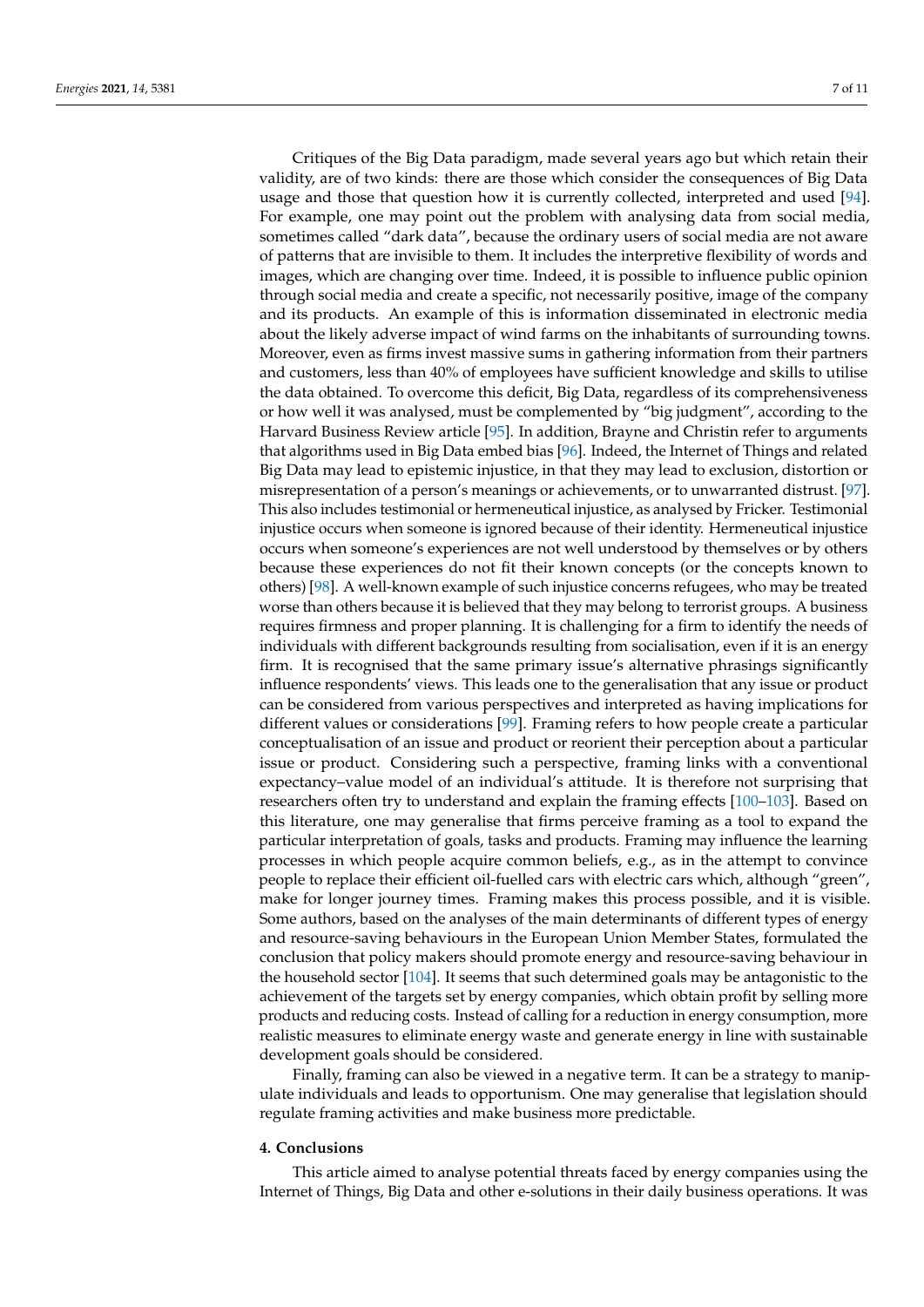stated that firms, including energy companies, are determined to implement innovation and achieve a competitive advantage. Enterprises create value-added for the customers and try using e-technologies to identify more effective solutions to problems. The Internet of Things and Big Data create opportunities to better meet customers' needs and contribute to logistics and supply chains management. However, e-technologies create hazardous threats for energy firms. There is therefore a need to use weak signals and framing to be ready for danger.

The following avenues for further research may emerge from the present study: Firstly, the present study is based on a review of published research. It would be worthwhile to conduct a quantitative study to determine the influence of the Internet of Things and Big Data on energy firms in different countries and to determine generalisability with statistical reliability. Secondly, practitioners' readiness to understand and adopt theories in their daily businesses require practical tools. While many practitioners have realised the importance of research, the communication gap between academics and practitioners still exists, a gap which may be experienced during MBA courses. Moreover, the agile principles are determined to ensure that the agile issues do not remain a mainly theoretical discussion. They are suitable for energy firms, regardless of ownership. However, more research is required to review and improve where necessary the tools for implementation. It would be interesting to study companies that have shifted from traditional operating into agile activities and to see how this had affected their success. Such research would help to introduce agile logic earlier on into a company's strategic agenda. Thirdly, more research is needed on the impact of framing on the success of energy companies. A comparative study between companies operating with framing-dominant business models and weak signals methodology versus traditional business models would be most interesting. This study can be a source for an inquiry process in any firm and country, thus contributing to a better contextual diagnosis of the stage where states and firms build their energy future.

**Funding:** This research received no external funding.

**Institutional Review Board Statement:** Not applicable.

**Informed Consent Statement:** Not applicable.

**Data Availability Statement:** Not applicable.

**Conflicts of Interest:** The author declares no conflict of interest.

#### **References**

- <span id="page-7-0"></span>1. KPMG. Embracing the Cognitive Era: Using Automation to Break Transformation Barriers and Make Every Employee an Innovator. 2016. Available online: <https://assets.kpmg/content/dam/kpmg/pdf/2016/03/embracing-the-cognitive-era.pdf> (accessed on 10 July 2021).
- <span id="page-7-1"></span>2. Bishop, R.H. What Is Innovation? Paper Presented at 2016 EDI, San Francisco, CA. 2016. Available online: [https://peer.asee.org/](https://peer.asee.org/27411) [27411](https://peer.asee.org/27411) (accessed on 9 July 2021).
- 3. Tidd, J.; Bessant, J. *Managing Innovation: Integrating Technological, Market and Organizational Change*, 7th ed.; Wiley: Hoboken, NJ, USA, 2021; pp. 214–250.
- 4. Cohen, L.; Diether, K.; Malloy, C. Misvaluing Innovation. *Rev. Financ. Stud.* **2013**, *26*, 635–666. [\[CrossRef\]](http://doi.org/10.1093/rfs/hhs183)
- 5. Kahn, K.B. Understanding innovation. *Bus. Horiz.* **2018**, *61*, 453–460. [\[CrossRef\]](http://doi.org/10.1016/j.bushor.2018.01.011)
- <span id="page-7-2"></span>6. Aghion, P.; Tirole, J. The Management of Innovation. *Q. J. Econ.* **1994**, *109*, 1185–1209. [\[CrossRef\]](http://doi.org/10.2307/2118360)
- <span id="page-7-3"></span>7. Schumpeter, J.A. *Theory of Economic Development*; Taylor & Francis Ltd.: Milton Park, UK, 2021; pp. 1–352.
- <span id="page-7-4"></span>8. ISO 56000:2020(en) Innovation Management—Fundamentals and Vocabulary. Available online: [https://www.iso.org/obp/ui/](https://www.iso.org/obp/ui/#iso:std:iso:56000:ed-1:v1:en:term:3.1.1) [#iso:std:iso:56000:ed-1:v1:en:term:3.1.1](https://www.iso.org/obp/ui/#iso:std:iso:56000:ed-1:v1:en:term:3.1.1) (accessed on 11 May 2021).
- <span id="page-7-5"></span>9. Nordqvist, M.; Gartner, W.B. Literature, fiction, and the family business. *Fam. Bus. Rev.* **2020**, *33*, 122–129. [\[CrossRef\]](http://doi.org/10.1177/0894486520924856)
- <span id="page-7-6"></span>10. Lukka, K.; Modell, S. Validation in interpretive management accounting research. *Account. Organ. Soc.* **2010**, *35*, 462–477. [\[CrossRef\]](http://doi.org/10.1016/j.aos.2009.10.004)
- <span id="page-7-7"></span>11. Lukka, K. Exploring the possibilities for causal explanation in interpretive research. *Account. Organ. Soc.* **2014**, *39*, 559–566. [\[CrossRef\]](http://doi.org/10.1016/j.aos.2014.06.002)
- <span id="page-7-8"></span>12. Witkowski, K. Internet of Things, Big Data, Industry 4.0—Innovative Solutions in Logistics and Supply Chains Management. *Procedia Eng.* **2017**, *182*, 763–769. [\[CrossRef\]](http://doi.org/10.1016/j.proeng.2017.03.197)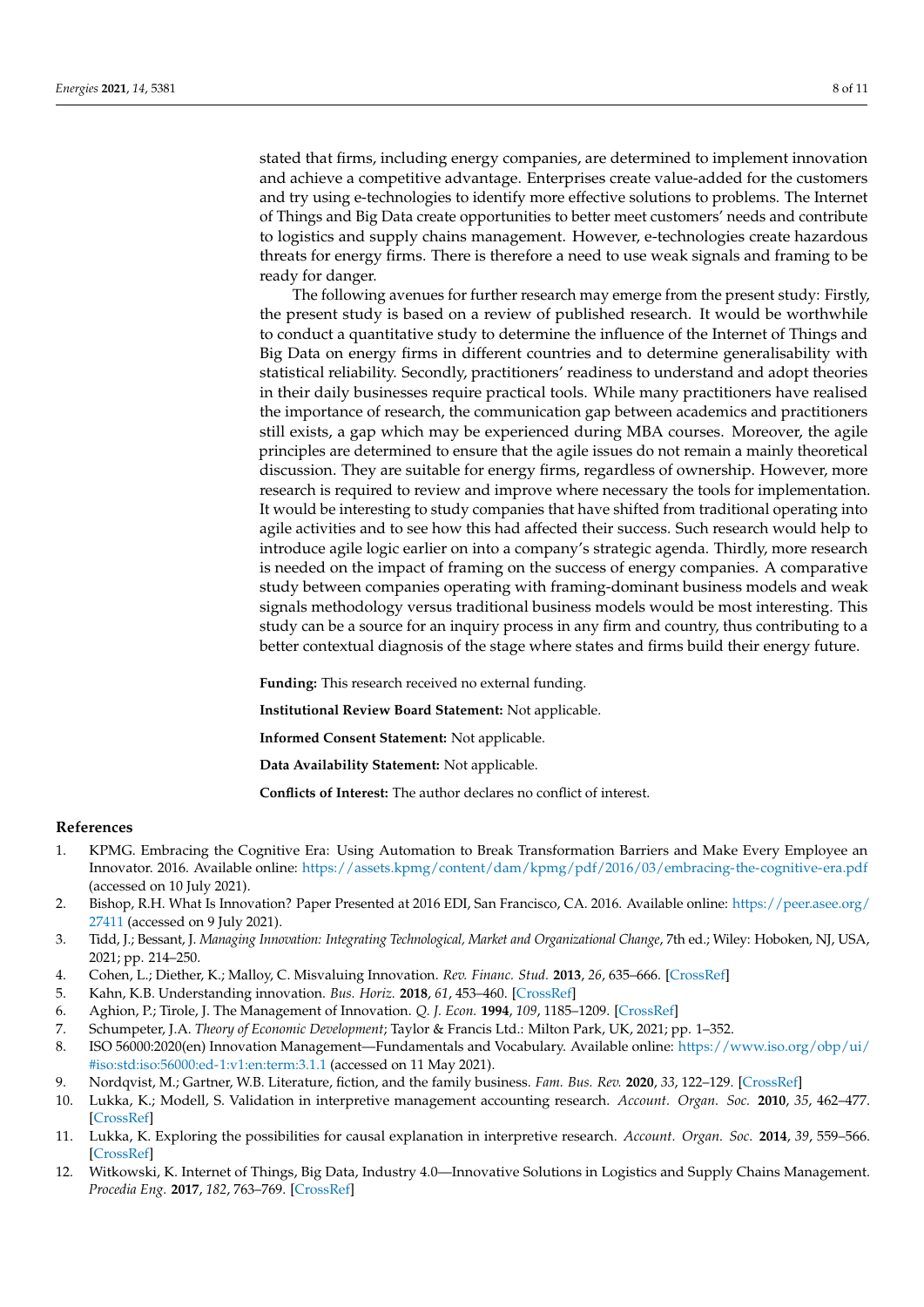- <span id="page-8-0"></span>13. Agarwal, A.; Shankar, R.; Tiwari, M.K. Modelling the metrics of lean, agile and legible supply chain: An ANP-based approach. *Eur. J. Oper. Res.* **2006**, *173*, 211–225. [\[CrossRef\]](http://doi.org/10.1016/j.ejor.2004.12.005)
- 14. Boehm, B. Get ready for agile methods with care. *IEEE Comput.* **2002**, *35*, 64–69. [\[CrossRef\]](http://doi.org/10.1109/2.976920)
- 15. Conboy, K. Agility from first principles: Reconstructing the concept of agility in information systems development. *Inf. Syst. Res.* **2009**, *20*, 329–354. [\[CrossRef\]](http://doi.org/10.1287/isre.1090.0236)
- 16. Erickson, J.; Lyytinen, K.; Siau, K. Agile Modelling, Agile Software Development, and Extreme Programming: The State of Research. *J. Database Manag.* **2005**, *16*, 88–99. [\[CrossRef\]](http://doi.org/10.4018/jdm.2005100105)
- 17. Henderson-Sellers, B.; Serour, M.K. Creating a dual-agility method: The value of method engineering. *J. Database Manag.* **2005**, *16*, 1–24. [\[CrossRef\]](http://doi.org/10.4018/jdm.2005100101)
- 18. Lyytinen, K.; Rose, G.M. Information system development agility as organizational learning. *Eur. J. Inf. Syst.* **2006**, *15*, 183–199. [\[CrossRef\]](http://doi.org/10.1057/palgrave.ejis.3000604)
- 19. Potdar, P.; Routroy, S.; Behera, A. Agile manufacturing: A systematic review of literature and implications for future research. *Benchmark. Int. J.* **2017**, *24*, 2022–2048. [\[CrossRef\]](http://doi.org/10.1108/BIJ-06-2016-0100)
- 20. Wells, A. Agile management: Strategies for success in rapidly changing times—An Australian University Library perspective. *IFLA J.* **2014**, *40*, 30–34. [\[CrossRef\]](http://doi.org/10.1177/0340035214526539)
- 21. Williams, L.; Cockburn, A. Agile software development: It is about feedback and change. *Computer* **2003**, *36*, 39–43. [\[CrossRef\]](http://doi.org/10.1109/MC.2003.1204373)
- 22. Ghezzi, A.; Cavallo, A. Agile Business Model Innovation in Digital Entrepreneurship: Lean Startup Approaches. *J. Bus. Res.* **2020**, *110*, 519–537. [\[CrossRef\]](http://doi.org/10.1016/j.jbusres.2018.06.013)
- 23. Janssen, M.; Haikovan Der Voort, H. Agile and adaptive governance in crisis response: Lessons from the COVID-19 pandemic. *Int. J. Inf. Manag.* **2020**, *55*, 102180. [\[CrossRef\]](http://doi.org/10.1016/j.ijinfomgt.2020.102180) [\[PubMed\]](http://www.ncbi.nlm.nih.gov/pubmed/32836637)
- 24. Malik, M.; Sarwar, S.; Orrc, S. Agile practices and performance: Examining the role of psychological empowerment. *Int. J. Proj. Manag.* **2021**, *30*, 10–20. [\[CrossRef\]](http://doi.org/10.1016/j.ijproman.2020.09.002)
- 25. Shams, R.; Vrontis, D.; Belyaeva, Z.; Ferrarisc, A.; Czinkota, M.R. Strategic agility in international business: A conceptual framework for "agile" multinationals. *J. Int. Manag.* **2021**, *27*, 100737. [\[CrossRef\]](http://doi.org/10.1016/j.intman.2020.100737)
- 26. Brand, M.; Tiberius, V.; Bican, P.M.; Brem, A. Agility as an innovation driver: Towards an agile front end of innovation framework. *Rev. Manag. Sci.* **2021**, *15*, 157–187. [\[CrossRef\]](http://doi.org/10.1007/s11846-019-00373-0)
- <span id="page-8-1"></span>27. Shastri, Y.; Hoda, R.; Robert Amor, R. The role of the project manager in agile software development projects. *J. Syst. Softw.* **2021**, *173*, 110871. [\[CrossRef\]](http://doi.org/10.1016/j.jss.2020.110871)
- <span id="page-8-2"></span>28. Gerlitz, E.; Greifenstein, M.; Hofmann, J.; Fleischer, J. Analysis of the Variety of Lithium-Ion Battery Modules and the Challenges for an Agile Automated Disassembly System. *Procedia CIRP* **2021**, *96*, 175–180. [\[CrossRef\]](http://doi.org/10.1016/j.procir.2021.01.071)
- 29. Riesener, M.; Dölle, C.; Lauf, H.; Schuh, G. Framework for an agile, databased development. *Procedia CIRP* **2021**, *100*, 343–348. [\[CrossRef\]](http://doi.org/10.1016/j.procir.2021.05.084)
- 30. Palomino, V.B.; Raffo, S.; Fernando, J.L. Agile Logistics Management Model to Reduce Service Times and Improve Processes Using Lean Service Methodology in Companies in the Electrical Sector. In Proceedings of the 10th International Conference on Industrial Technology and Management (ICITM), Cambridge, UK, 26–28 March 2021; pp. 78–83.
- 31. Williams, L. What agile teams think of agile principles. *Commun. ACM* **2012**, *55*, 71–76. [\[CrossRef\]](http://doi.org/10.1145/2133806.2133823)
- 32. Schmitt, A.; Hörner, S. Systematic literature review—Improving business processes by implementing agile. *Bus. Process. Manag. J.* **2021**, *27*, 868–882. [\[CrossRef\]](http://doi.org/10.1108/BPMJ-10-2019-0422)
- <span id="page-8-3"></span>33. Brhel, M.; Meth, H.; Maedche, A.; Werder, K. Exploring principles of user-centered agile software development: A literature review. *Inf. Softw. Technol.* **2015**, *61*, 163–181. [\[CrossRef\]](http://doi.org/10.1016/j.infsof.2015.01.004)
- 34. Agile Essentials. 12 Principles behind the Agile Manifesto. Available online: [https://www.agilealliance.org/agile101/12](https://www.agilealliance.org/agile101/12-principles-behind-the-agile-manifesto/) [principles-behind-the-agile-manifesto/](https://www.agilealliance.org/agile101/12-principles-behind-the-agile-manifesto/) (accessed on 12 April 2021).
- <span id="page-8-4"></span>35. Dobrowolski, Z. Are the Supreme Audit Institutions Agile? A Cognitive Orientation and Agility Measures. *Eur. Res. Stud. J.* **2021**, *XXIV*, 52–62. [\[CrossRef\]](http://doi.org/10.35808/ersj/1949)
- <span id="page-8-5"></span>36. Azevedo, S.G.; Carvalho, H.; Cruz-Machado, V. A proposal of LARG supply chain management practices and a performance measurement system. *Int. J. E-Educ. E-Bus. E-Manag. E-Learn.* **2011**, *1*, 7–14. [\[CrossRef\]](http://doi.org/10.7763/IJEEEE.2011.V1.2)
- <span id="page-8-6"></span>37. Azevedo, S.G.; Carvalho, H.; Duarte, S.; Cruz-Machado, V. Influence of green and lean upstream supply chain management practices on business sustainability. *IEEE Trans. Eng. Manag.* **2012**, *59*, 753–765. [\[CrossRef\]](http://doi.org/10.1109/TEM.2012.2189108)
- <span id="page-8-7"></span>38. Sharma, V.; Raut, R.D.; Mangla, S.K.; Narkhede, B.E.; Luthra, S.; Gokhale, R. A systematic literature review to integrate lean, agile, resilient, green and sustainable paradigms in the supply chain management. *Bus. Strategy Environ.* **2021**, *30*, 1191–1212. [\[CrossRef\]](http://doi.org/10.1002/bse.2679)
- <span id="page-8-8"></span>39. Carvalho, H.; Azevedo, S.G.; Cruz-Machado, V. Agile and resilient approaches to supply chain management: Influence on performance and competitiveness. *Logist. Res.* **2012**, *4*, 49–62. [\[CrossRef\]](http://doi.org/10.1007/s12159-012-0064-2)
- 40. Dahlmann, F.; Roehrich, J.K. Sustainable supply chain management and partner engagement to manage climate change information. *Bus. Strategy Environ.* **2019**, *28*, 1632–1647. [\[CrossRef\]](http://doi.org/10.1002/bse.2392)
- 41. Dey, P.K.; Malesios, C.; De, D.; Chowdhury, S.; Abdelaziz, F.B. Could lean practices and process innovation enhance supply chain sustainability of small and medium-sized enterprises? *Bus. Strategy Environ.* **2019**, *28*, 582–598. [\[CrossRef\]](http://doi.org/10.1002/bse.2266)
- <span id="page-8-9"></span>42. Tasdemir, C.; Gazo, R. A systematic literature review for better understanding of lean driven sustainability. *Sustainability* **2018**, *10*, 2544. [\[CrossRef\]](http://doi.org/10.3390/su10072544)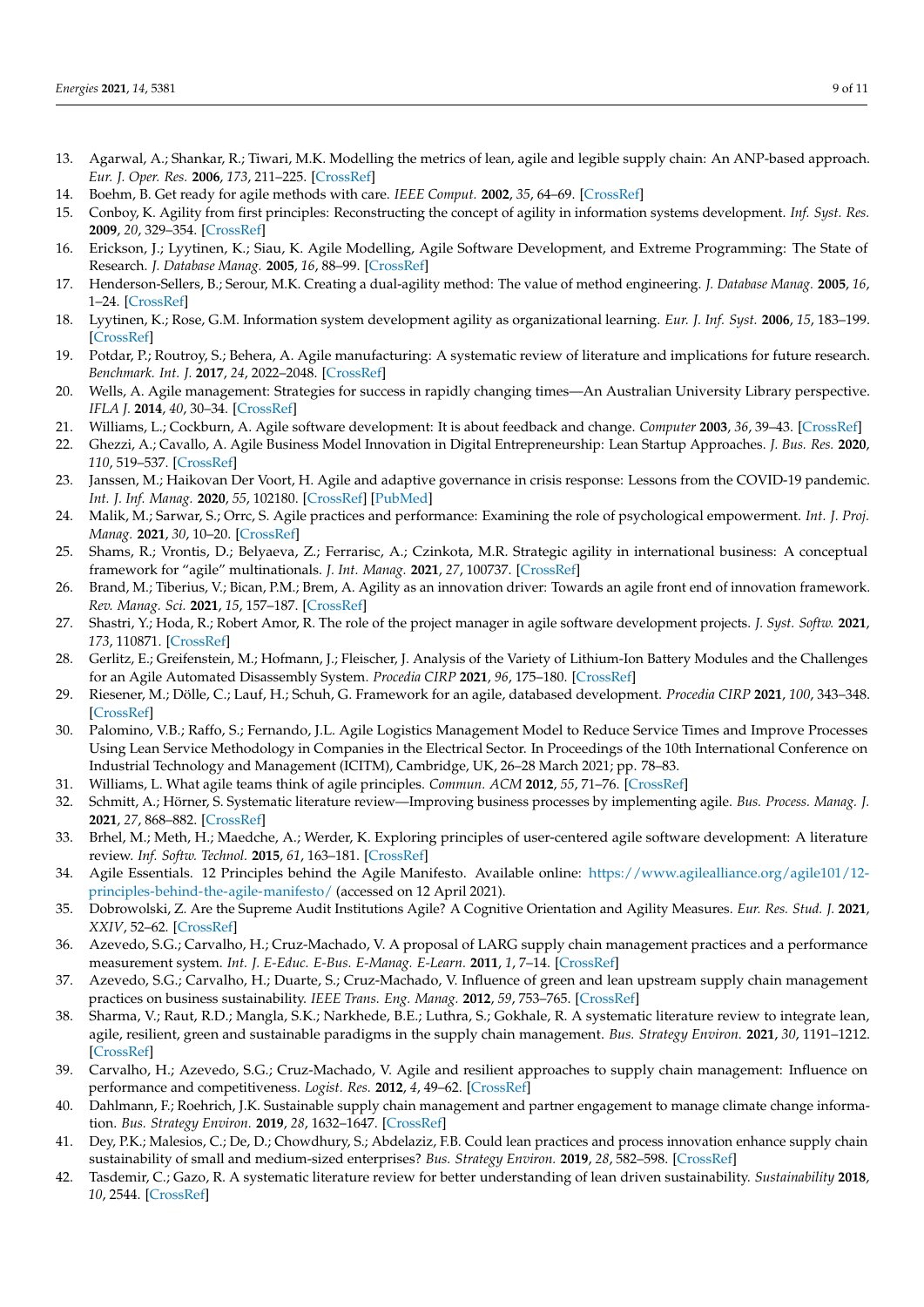- <span id="page-9-0"></span>43. Carvalho, H.; Barroso, A.P.; Machado, V.H.; Azevedo, S.; Cruz-Machado, V. Supply chain redesign for resilience using simulation. *Comput. Ind. Eng.* **2012**, *62*, 329–341. [\[CrossRef\]](http://doi.org/10.1016/j.cie.2011.10.003)
- <span id="page-9-1"></span>44. Parkouhi, S.V.; Ghadikolaei, A.S.; Lajimi, H.F. Resilient supplier selection and segmentation in grey environment. *J. Clean. Prod.* **2019**, *207*, 1123–1137. [\[CrossRef\]](http://doi.org/10.1016/j.jclepro.2018.10.007)
- <span id="page-9-2"></span>45. Lotfi, M.; Saghiri, S. Disentangling resilience, agility and leanness: Conceptual development and empirical analysis. *J. Manuf. Technol. Manag.* **2018**, *29*, 168–197. [\[CrossRef\]](http://doi.org/10.1108/JMTM-01-2017-0014)
- <span id="page-9-3"></span>46. Singh, A.K.; Vinodh, S. Modeling and performance evaluation of agility coupled with sustainability for business planning. *J. Manag. Dev.* **2017**, *36*, 109–128. [\[CrossRef\]](http://doi.org/10.1108/JMD-10-2014-0140)
- <span id="page-9-4"></span>47. Azevedo, S.G.; Govindan, K.; Carvalho, H.; Cruz-Machado, V. Ecosilient Index to assess the greenness and resilience of the upstream automotive supply chain. *J. Clean. Prod.* **2013**, *56*, 131–146. [\[CrossRef\]](http://doi.org/10.1016/j.jclepro.2012.04.011)
- <span id="page-9-5"></span>48. Centobelli, P.; Cerchione, R.; Ertz, M. Managing supply chain resilience to pursue business and environmental strategies. *Bus. Strategy Environ.* **2020**, *29*, 1215–1246.
- <span id="page-9-6"></span>49. Hansen, E.B.; Bøgha, S. Artificial intelligence and internet of things in small and medium-sized enterprises: A survey. *J. Manuf. Syst.* **2021**, *58*, 362–372.
- 50. Wang, X.; Mao, X.; Khodaei, H. A multi-objective home energy management system based on internet of things and optimization algorithms. *J. Build. Eng.* **2021**, *33*, 101603. [\[CrossRef\]](http://doi.org/10.1016/j.jobe.2020.101603)
- <span id="page-9-13"></span>51. Latif, S.; Idrees, Z.; Ahmad, J.; Zheng, L.; Zou, Z. A blockchain-based architecture for secure and trustworthy operations in the industrial Internet of Things. *J. Ind. Inf. Integr.* **2021**, *21*, 100190.
- 52. Haaker, T.; Ly, P.T.M.; Nguyen-Than, N.; Hong Nguyen, H.T. Business model innovation through the application of the Internetof-Things: A comparative analysis. *J. Bus. Res.* **2021**, *126*, 126–136.
- 53. Wortmann, F.; Flüchter, K. Internet of Things. *Bus. Inf. Syst. Eng.* **2015**, *57*, 221–224. [\[CrossRef\]](http://doi.org/10.1007/s12599-015-0383-3)
- 54. Mattern, F.; Floerkemeier, C. From the internet of computers to the internet of things. *Inform. Spektrum* **2010**, *33*, 107–121. [\[CrossRef\]](http://doi.org/10.1007/s00287-010-0417-7)
- 55. Porter, M.E.; Heppelmann, J.E. How smart, connected products are transforming competition. *Harv. Bus. Rev.* **2014**, *92*, 11–64.
- 56. Gershenfeld, N.; Krikorian, R.; Cohen, D. The Internet of Things. *Sci. Am.* **2004**, *291*, 76–81.
- <span id="page-9-8"></span>57. Tun, S.Y.Y.; Madanian, S.; Mirza, F. Internet of things (IoT) applications for elderly care: A reflective review. *Aging Clin. Exp. Res.* **2021**, *33*, 855–867. [\[CrossRef\]](http://doi.org/10.1007/s40520-020-01545-9)
- <span id="page-9-7"></span>58. Borza, A.; Bordean, O.; Mitra, C. Moving from Traditional Procurement to e-Procurement: An Investigation of the Challenges to Implementation. *Manag. Chall. Contemp. Soc. Proc.* **2009**, *1*, 33–37. Available online: [https://www.proquest.com/openview/](https://www.proquest.com/openview/3beedd97211ee1f5829d33cfd852cf27/1?pq-origsite=gscholar&cbl=1606337&fbclid=IwAR2hAylBoy6ybJlF3QWcqsMT-QjwUS9Z2Ipe29z5F5S3fen4gH9RLn9-KuU) [3beedd97211ee1f5829d33cfd852cf27/1?pq-origsite=gscholar&cbl=1606337&fbclid=IwAR2hAylBoy6ybJlF3QWcqsMT-QjwUS9](https://www.proquest.com/openview/3beedd97211ee1f5829d33cfd852cf27/1?pq-origsite=gscholar&cbl=1606337&fbclid=IwAR2hAylBoy6ybJlF3QWcqsMT-QjwUS9Z2Ipe29z5F5S3fen4gH9RLn9-KuU) [Z2Ipe29z5F5S3fen4gH9RLn9-KuU](https://www.proquest.com/openview/3beedd97211ee1f5829d33cfd852cf27/1?pq-origsite=gscholar&cbl=1606337&fbclid=IwAR2hAylBoy6ybJlF3QWcqsMT-QjwUS9Z2Ipe29z5F5S3fen4gH9RLn9-KuU) (accessed on 14 August 2021).
- <span id="page-9-9"></span>59. PAP. Prezydent Francji na Podsłuchu? Będzie Śledztwo. [French President Was Tapped? There Will Be an Investigation]. *Business Insider*. 21 July 2021. Available online: [https://businessinsider.com.pl/wiadomosci/prezydent-francji-na-podsluchu](https://businessinsider.com.pl/wiadomosci/prezydent-francji-na-podsluchu-oprogramowania-pegasus-bedzie-sledztwo/nhfvs2w)[oprogramowania-pegasus-bedzie-sledztwo/nhfvs2w](https://businessinsider.com.pl/wiadomosci/prezydent-francji-na-podsluchu-oprogramowania-pegasus-bedzie-sledztwo/nhfvs2w) (accessed on 12 August 2021).
- <span id="page-9-10"></span>60. Sadeeq, M.A.M.; Zeebaree, S.R.M. Energy Management for Internet of Things via Distributed Systems. *J. Appl. Sci. Technol. Trends* **2021**, *2*, 59–71. [\[CrossRef\]](http://doi.org/10.38094/jastt20285)
- <span id="page-9-11"></span>61. Elsisi, M.; Tran, M.-Q.; Mahmoud, K.; Lehtonen, M.; Darwish, M.M.F. Deep Learning-Based Industry 4.0 and Internet of Things towards Effective Energy Management for Smart Buildings. *Sensors* **2021**, *21*, 1038. [\[CrossRef\]](http://doi.org/10.3390/s21041038)
- <span id="page-9-12"></span>62. Zebra Technologies Corporation. Zebra Technologies' Global Study Tracks the Growing Momentum of the Internet of Things in the Enterprise. 2014. Available online: [https://en.prnasia.com/releases/global/Zebra\\_Technologies\\_Global\\_Study\\_Tracks\\_the\\_](https://en.prnasia.com/releases/global/Zebra_Technologies_Global_Study_Tracks_the_Growing_Momentum_of_the_Internet_of_Things_in_the_Enterprise-109842.shtml) [Growing\\_Momentum\\_of\\_the\\_Internet\\_of\\_Things\\_in\\_the\\_Enterprise-109842.shtml](https://en.prnasia.com/releases/global/Zebra_Technologies_Global_Study_Tracks_the_Growing_Momentum_of_the_Internet_of_Things_in_the_Enterprise-109842.shtml) (accessed on 29 April 2021).
- <span id="page-9-14"></span>63. Barker, D.; Smith, D.J.H. Technology foresight using roadmaps. *Long Range Plan.* **1995**, *28*, 21–28. [\[CrossRef\]](http://doi.org/10.1016/0024-6301(95)98586-H)
- 64. Martin, B.R. Foresight in science and technology. *Technol. Anal. Strateg. Manag.* **1995**, *7*, 139–168. [\[CrossRef\]](http://doi.org/10.1080/09537329508524202)
- <span id="page-9-16"></span>65. Cuhls, K.E. From forecasting to foresight processes—New participative foresight activities in Germany. *J. Forecast.* **2003**, *22*, 93–111. [\[CrossRef\]](http://doi.org/10.1002/for.848)
- 66. Cuhls, K.E. Horizon Scanning in Foresight—Why Horizon Scanning is only a part of the game. *Futures Foresight Sci.* **2019**, *2*, 1–21. [\[CrossRef\]](http://doi.org/10.1002/ffo2.23)
- <span id="page-9-15"></span>67. Iden, J.; Methlie, L.B.; Christensen, G.E. The nature of strategic foresight research: A systematic literature review. *Technol. Forecast. Soc. Chang.* **2017**, *116*, 87–97. [\[CrossRef\]](http://doi.org/10.1016/j.techfore.2016.11.002)
- <span id="page-9-17"></span>68. Andriopoulos, C.; Gotsi, M. Probing the future: Mobilising foresight in multiple product innovation firms. *Futures* **2006**, *38*, 50–66. [\[CrossRef\]](http://doi.org/10.1016/j.futures.2005.04.003)
- <span id="page-9-18"></span>69. Dobrowolski, Z. Forensic Auditing and Weak Signals: A Cognitive Approach and Practical Tips. *Eur. Res. Stud. J.* **2020**, *XXIII*, 247–259. [\[CrossRef\]](http://doi.org/10.35808/ersj/1821)
- <span id="page-9-19"></span>70. Hiltunen, E. Good sources of weak signals: A global study of where futurists look for weak signals. *J. Futures Stud.* **2008**, *2*, 21–44.
- 71. Saritas, O.; Smith, J.E. The Big Picture—Trends, drivers, wild cards, discontinuities and weak signals. *Futures* **2011**, *43*, 292–312. [\[CrossRef\]](http://doi.org/10.1016/j.futures.2010.11.007)
- 72. Lambert, P.; Sidhom, S. Information design for «Weak Signal» detection and processing in economic intelligence: A case study on health resources. *J. Intell. Stud. Bus.* **2011**, *1*, 40–48.